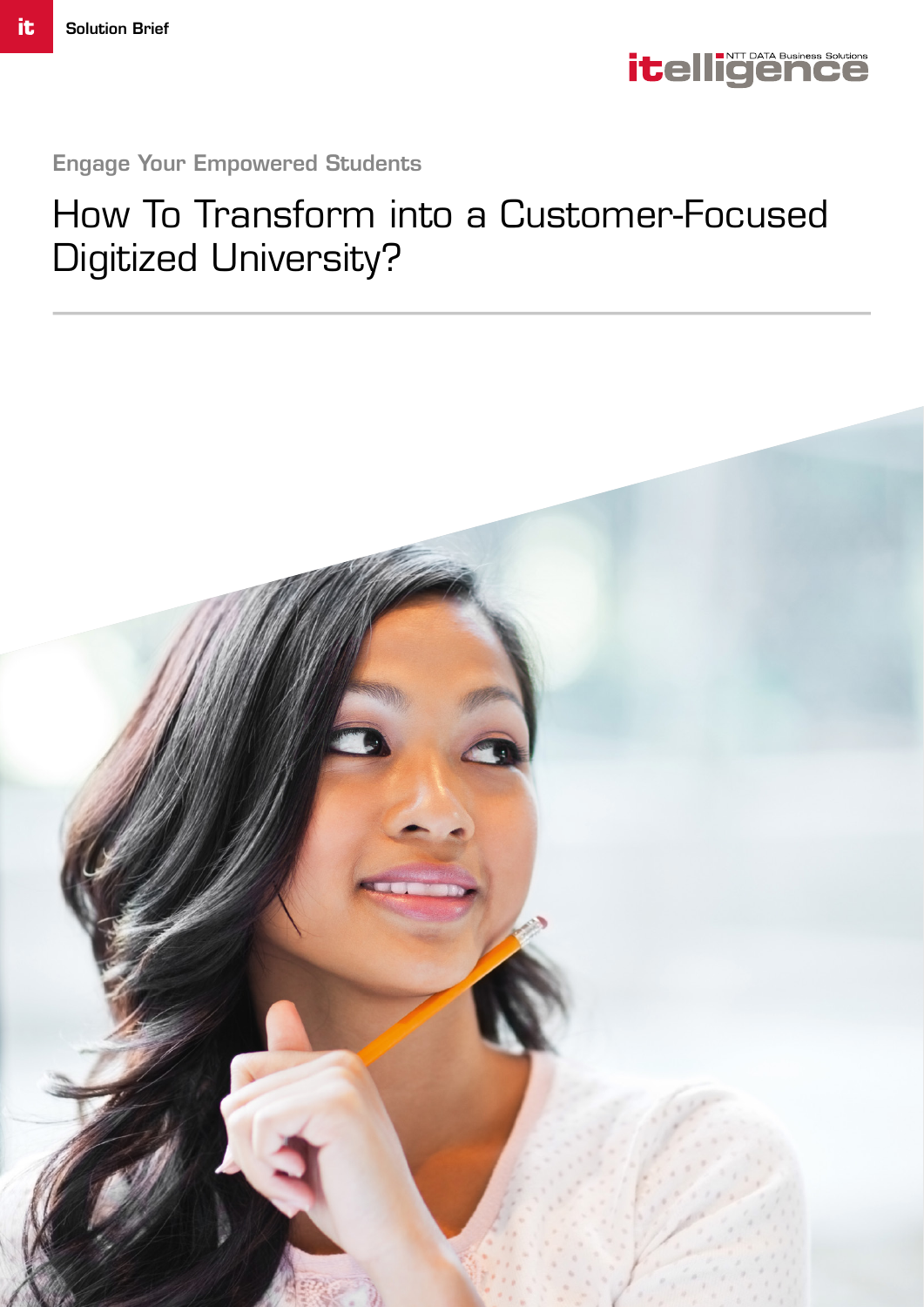#### Now we can make the experience of studying at П the university a life-enhancing one!

Paul Marshall, Associate COO & Executive Director of Strategic Planning Services, De Montfort University

> $70<sub>of the 1</sub> of the 1  
> done by  
> meet y$ **of the buying process is done before the students meet your institute**

Boost Your Marketing to Face New Challenges in Higher Education

# Provide a Seamless Omni-Channel **Experience**

### **Is Your Educational Model Future-Proof?**

Today, just like any business, higher education institutions have to brand and market themselves in order to attract their customers: students. Moreover, the trend of lifelong learning becomes reality, meaning universities have to focus on new target groups like professionals, alumni, and HR managers.

In the past four years, mobile internet usage П has skyrocketed and has overtaken the desktop as the most popular digital platform.

> In an increasingly competitive industry, with the number and variety of higher education providers rising fast, a crucial question comes up: how can a university stay at the top of the rankings, attract and retain the bright minds of its diversified audience, and make its operating model future-proof?

**These Are Typical Challenges:**

- Growing global and digital competition
- **n** More empowered students and heterogeneous target groups
- $\blacksquare$  Less traditional income streams

### **Meeting "Digitized Customers" on Their Terms**

Institutions should increase the flexibility of their offering and use data more efficiently. To keep and grow their market share, they need to treat students like customers, who need to be attracted, nurtured and maintained. This demands an institute that embraces data and digital strategies.

It's time for universities to improve their recruiting, marketing and communication processes to answer the digitized and empowered audiences.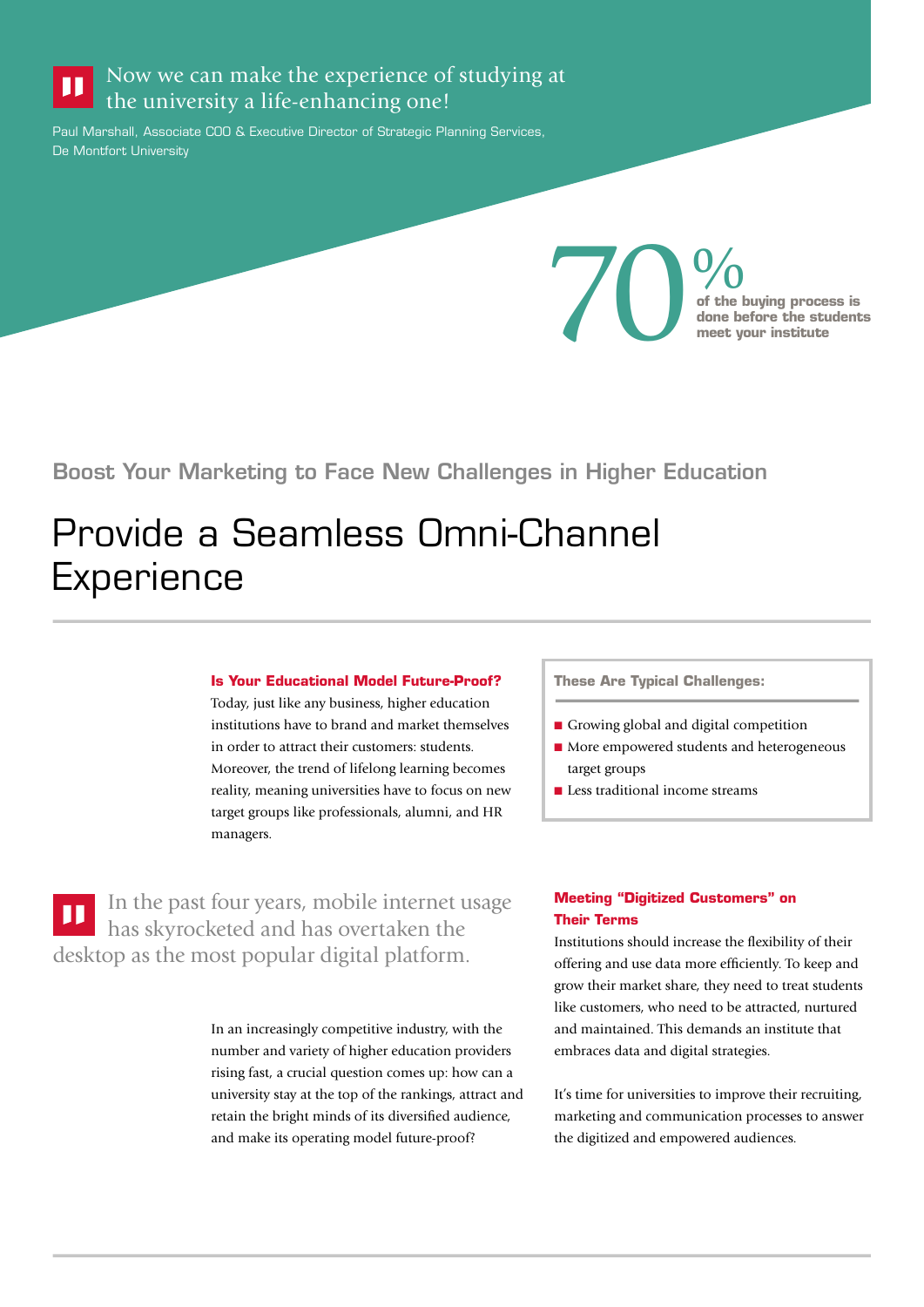Students are unique – they are individuals and demand a personal service. Understanding, tracking and engaging a student's digital fingerprint will help the university to understand every interaction and provide the very best student experience.

#### **Learning from Experience**

itelligence is supporting a global network of universities and understands the challenges facing educational institutions. Our depth of higher education expertise has allowed us to partner with universities to improve student engagement, recruitment and retention with the latest solutions from SAP Hybris. Our solution portfolio comprises three innovative solutions:

#### **I. Engagement across the Entire Student Journey**

This solution provides data-driven business intelligence to optimize recruitment processes and conversion rates, including marketing planning and multi-touch campaigns. You gain a 360-degree view of each student, enabling streamlined delivery of personalized academic and support services during their studies and even beyond graduation.

Moreover, engagement across the entire student journey incorporates social media listening, click behavior, interaction history, grades and results from your student information system (SIS) and uses this

consolidated data in real time. Through embedded predictive analytics you can even provide intelligent recommendations, for example to increase student retention.

#### **II. Omni-Channel Commerce for Education**

With Omni-Channel Commerce for Education, you can promote, sell and upsell courses, workshops, (video) content, modules and merchandise. The solution matches all higher education requirements, supporting B2C as well as B2B processes. Imagine, for example, an HR manager who invites employees to enroll in individual college courses.

## **III. Managing and Publishing Your Education Catalog**  This solution helps you engage your (prospective) students and audience with consistent, rich content across every touchpoint of their journey, and manage it with today's business agility. Staff and teachers are provided with a collaborative environment for maintaining and managing the content of the study program or your product catalog.